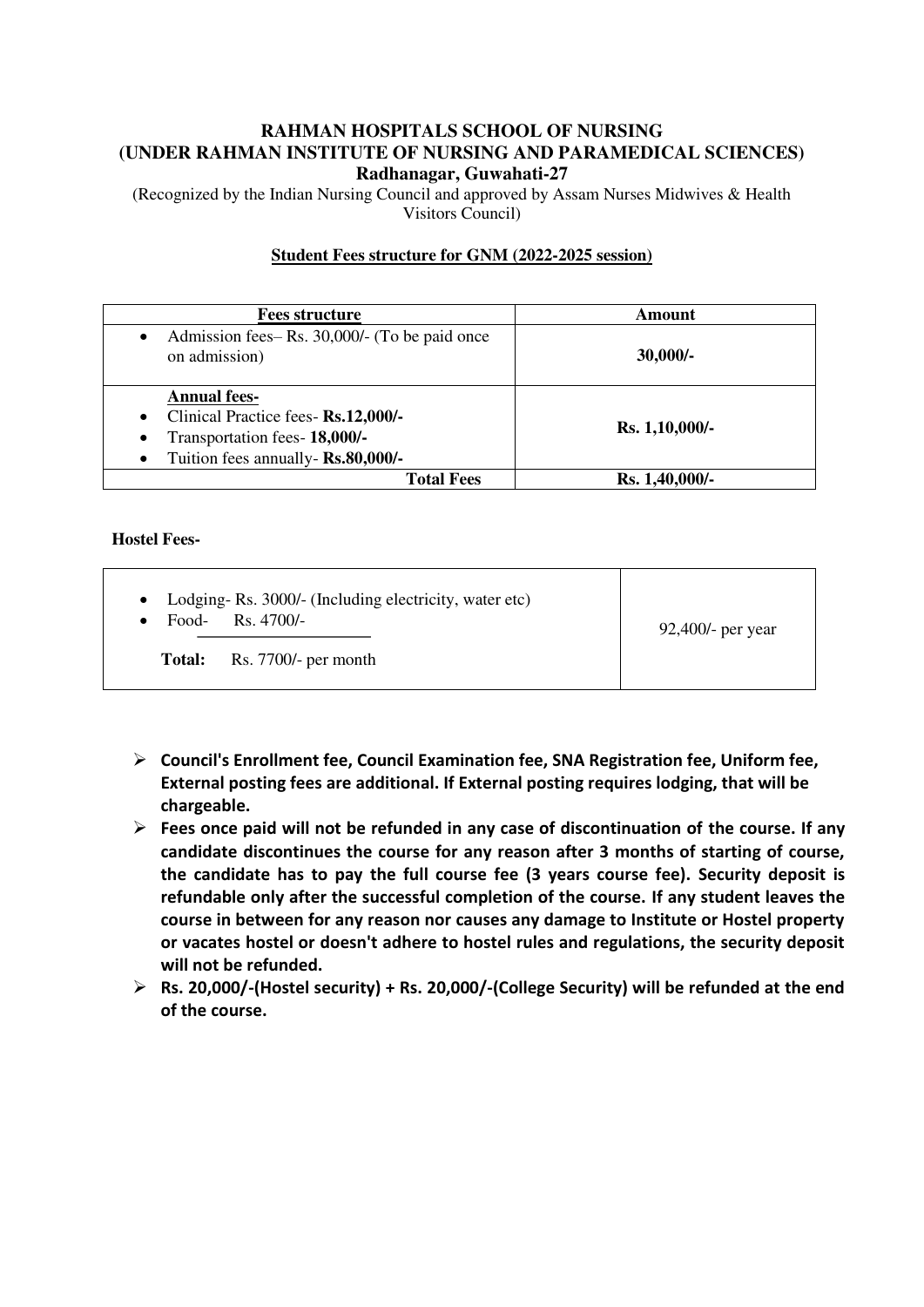# **RAHMAN HOSPITALS SCHOOL OF NURSING (UNDER RAHMAN INSTITUTE OF NURSING AND PARAMEDICAL SCIENCES) Radhanagar, Guwahati-27**

(Recognized by the Indian Nursing Council and approved by Assam Nurses Midwives & Health Visitors Council)

## **Student Fees structure for BSc(N) (2022-2026 session)**

| <b>Fees structure</b>                                                                                                                                                      | Amount         |
|----------------------------------------------------------------------------------------------------------------------------------------------------------------------------|----------------|
| Admission fees-Per Year                                                                                                                                                    | $30,000/$ -    |
| <b>Annual fees-</b><br>Clinical Practice fees- Rs.12,000/-<br>$\bullet$<br>Transportation fees- 18,000/-<br>$\bullet$<br>Tuition fees annually- Rs.1,00,000/-<br>$\bullet$ | Rs. 1,30,000/- |
| <b>Total Fees</b>                                                                                                                                                          | Rs. 1,60,000/- |

#### **Hostel Fees-**

|        | • Lodging-Rs. 3000/- (Including electricity, water etc)<br>Food-Rs. $4700/-$ | $92,400$ /- per year |
|--------|------------------------------------------------------------------------------|----------------------|
| Total: | Rs. $7700/-$ per month                                                       |                      |

- **Council's Enrollment fee, Council Examination fee, SNA Registration fee, Uniform fee, External posting fees are additional. If External posting requires lodging, that will be chargeable.**
- **Fees once paid will not be refunded in any case of discontinuation of the course. If any candidate discontinues the course for any reason after 3 months of starting of course, the candidate has to pay the full course fee (3 years course fee). Security deposit is refundable only after the successful completion of the course. If any student leaves the course in between for any reason nor causes any damage to Institute or Hostel property or vacates hostel or doesn't adhere to hostel rules and regulations, the security deposit will not be refunded.**
- **Rs. 20,000/-(Hostel security) + Rs. 20,000/-(College Security) will be refunded at the end of the course.**